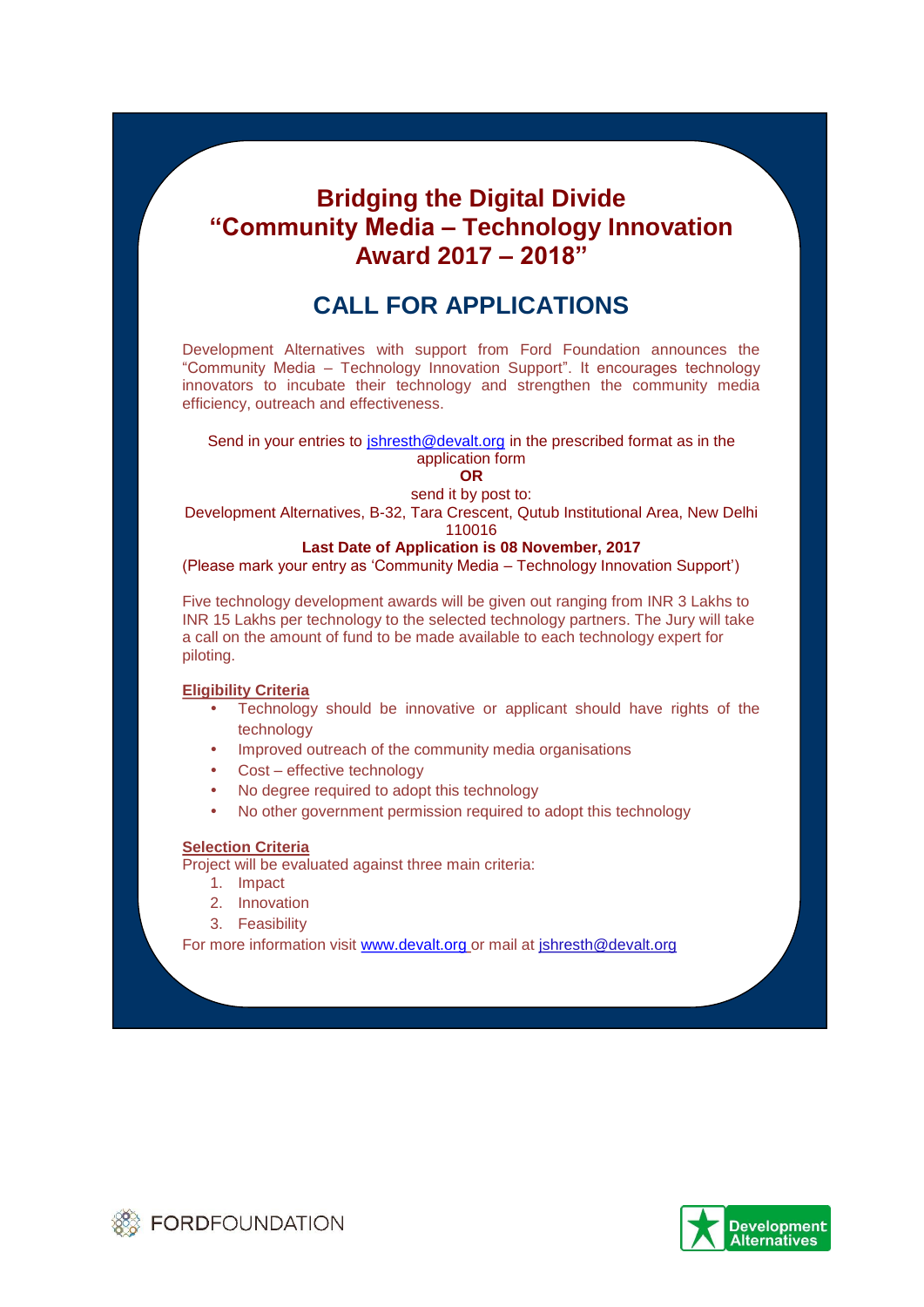# **Bridging the Digital Divide "Technology Innovations for Community Media"**

Grassroots Community Based Organisations (CBOs) have always used traditional communication methods to reach out to their beneficiary communities for fostering development processes. Increasingly the need for two way communication processes to understand community needs and package relevant knowledge for community empowerment has become important. This enables dialogue and allows communities to speak out, express their aspirations and concerns and participate in the decisions that relate to their development. It also provides a platform to the weaker sections to share and express their concerns and access important information about public programmes and schemes.



Some of the major issues which emerged during

- various interactions with community based organisations and grassroots community communicators included-
	- Limited technical information available and inadequate capacities to access technical information
	- Complete dependence on outside help for any technical issue
	- Need for more effective and reliable means of reaching out to interior community places
	- Need for a mechanism to generate database of communities or enhance the awareness processes

The emergence of digital media has now opened many avenues for community based organisations to increase interconnectivity and enhance their potential social impact. Development Alternatives proposes this phase of incubating and field testing technology innovations and building capacities of community based organisations to enhance the quality and efficiency of their outreach. With the larger goal of 'Bridging the Digital Divide' Development Alternatives with support from Ford Foundation will work towards encouraging and promoting low-cost technological innovations for community based organisations in India using the services of experts and other technology incubators

The application of new technological possibilities will require testing out models. Pilots will provide valuable lessons on new potential application challenges that may be resolved through policy measures. The policy regime for community broadcast needs to be explored and needs to be further enhanced to include technology and infrastructure needs for community based organisations.

*Development Alternatives invites Community Media Technology Innovators to share their innovative technology and get a chance to pilot their technology with other community based organisations in India. Please write to [jshresth@devalt.org](mailto:jshresth@devalt.org) or call on 011-2654-4100, 011-2654-4200, Ext-235 for further information and for sharing your technological innovation.*



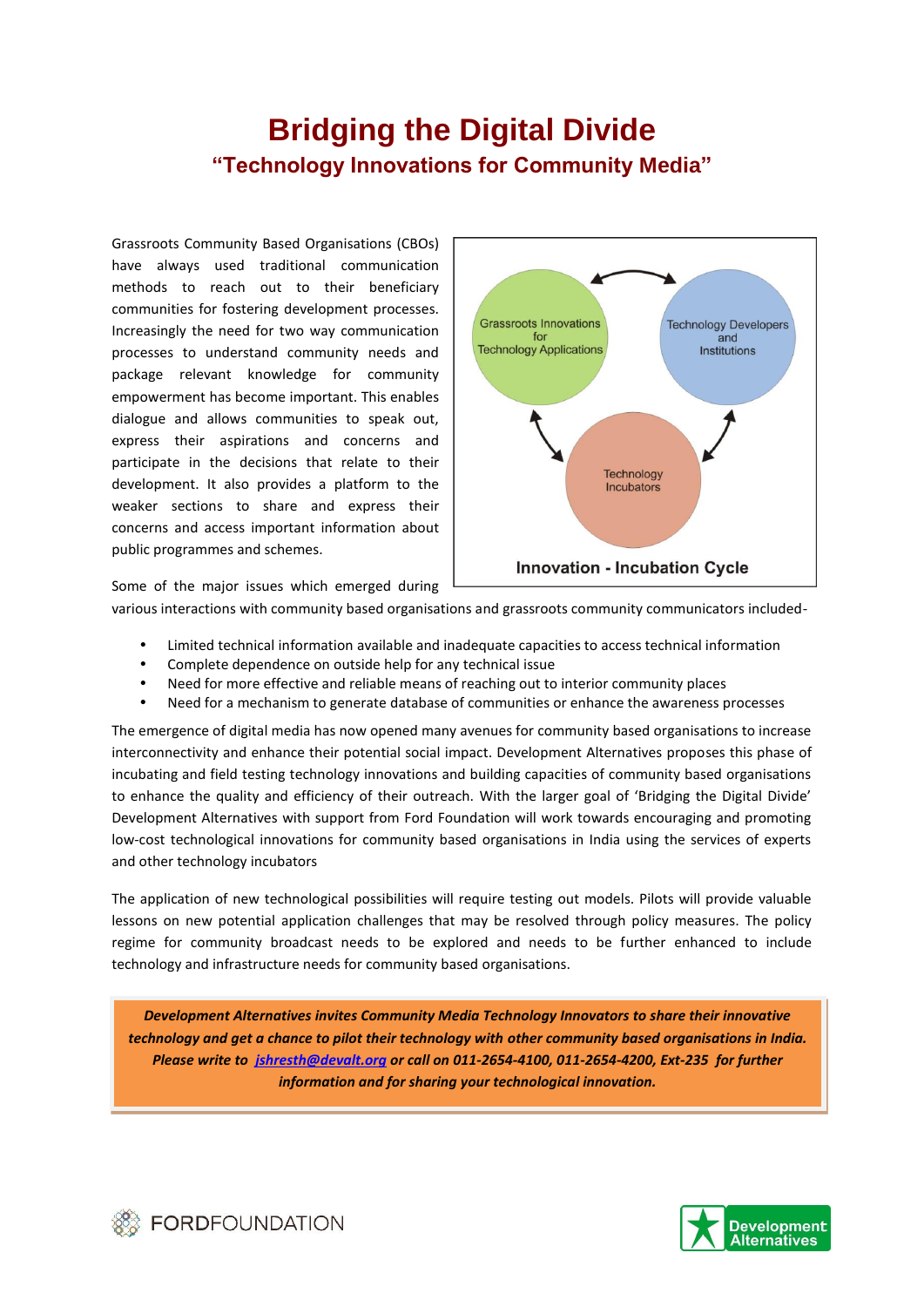## **Application Form**

## "Community Media – Technology Innovation Award 2017 – 2018"

*Each innovation to be sent in the prescribed format. Please stick to the word limit and submit the soft copy to* [jshresth@devalt.org](mailto:jshresth@devalt.org) *.* 

*For submission of hardcopy of the entry please send to:*

*Community Media – Technology Award,* 

*Development Alternatives, B-32, Tara Crescent, Qutub Institutional Area, New Delhi – 110016, India*

## 1. Name of the innovation

### 2. Name of the innovators or agency

- 3. Contact Details
- 4. When was this technology innovated?
- 5. What value this technology adds for Community Media? (100 words)

6. Specify the innovation in the technology (100 words)



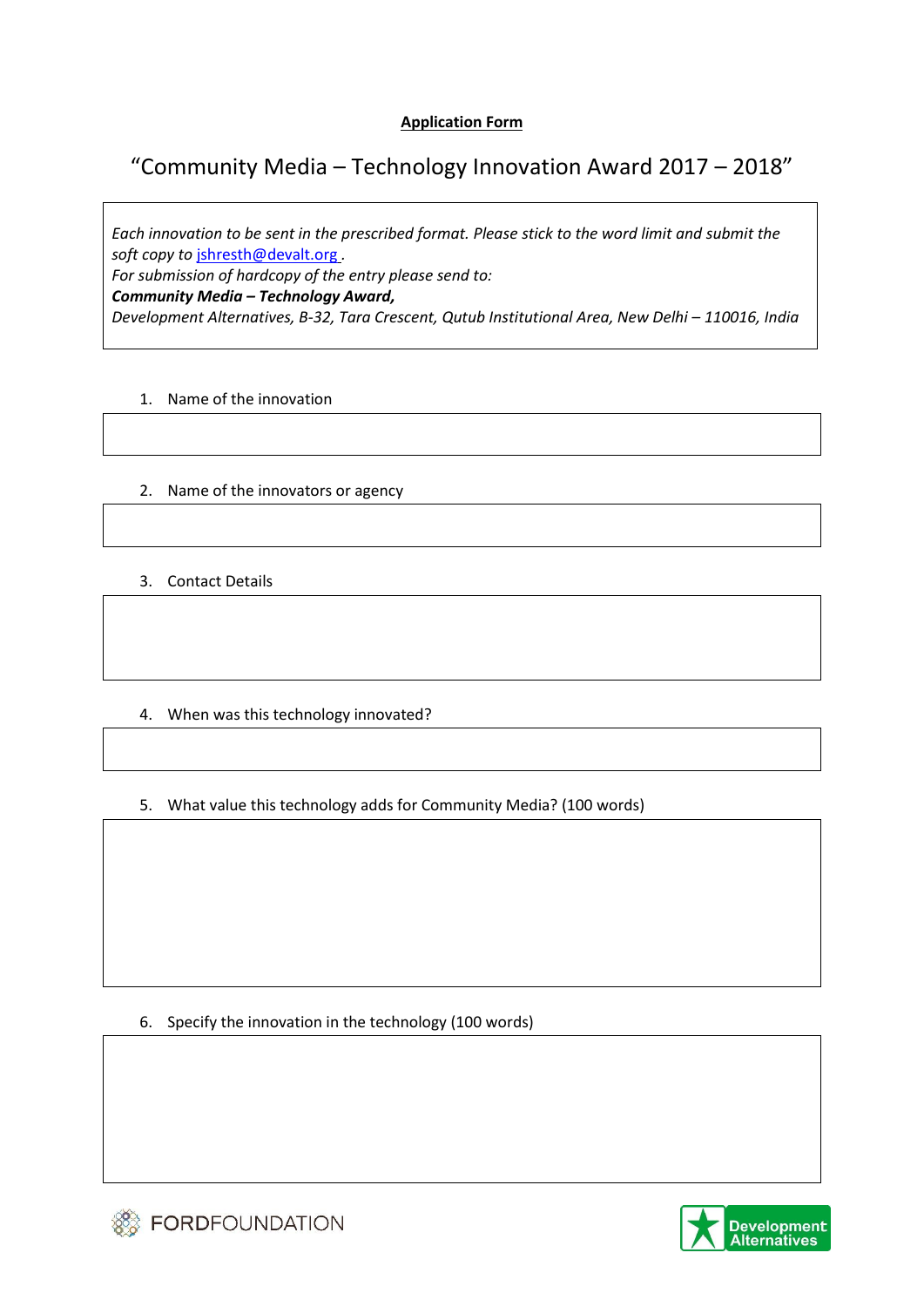7. What is the cost of this technology? (100 words)

8. What will be the running cost of the technology after it is piloted to sustain it?

9. What change does this technology bring in development communication? (100 words)

10. Do you think this technology has any limitation? (100 words)

11. How to overcome this limitation? (100 words)



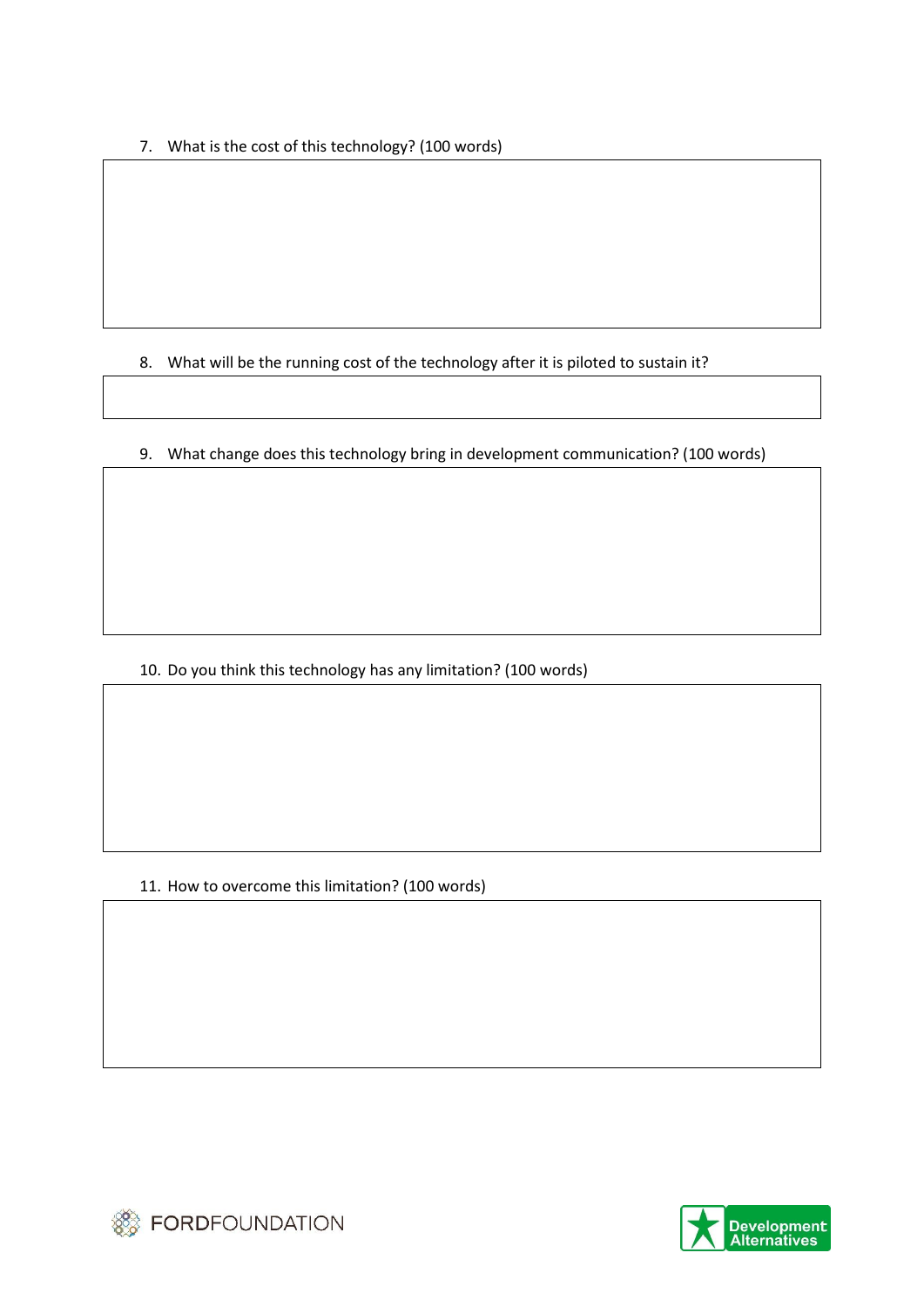12. Have you tested this technology? If yes, when and where? (100 words)

13. What was the result of testing this technology? (200 words)

14. If your technology gets selected, would you like to pilot it with other community based organisations?

Yes ( ) No ( )



**SO FORDFOUNDATION**